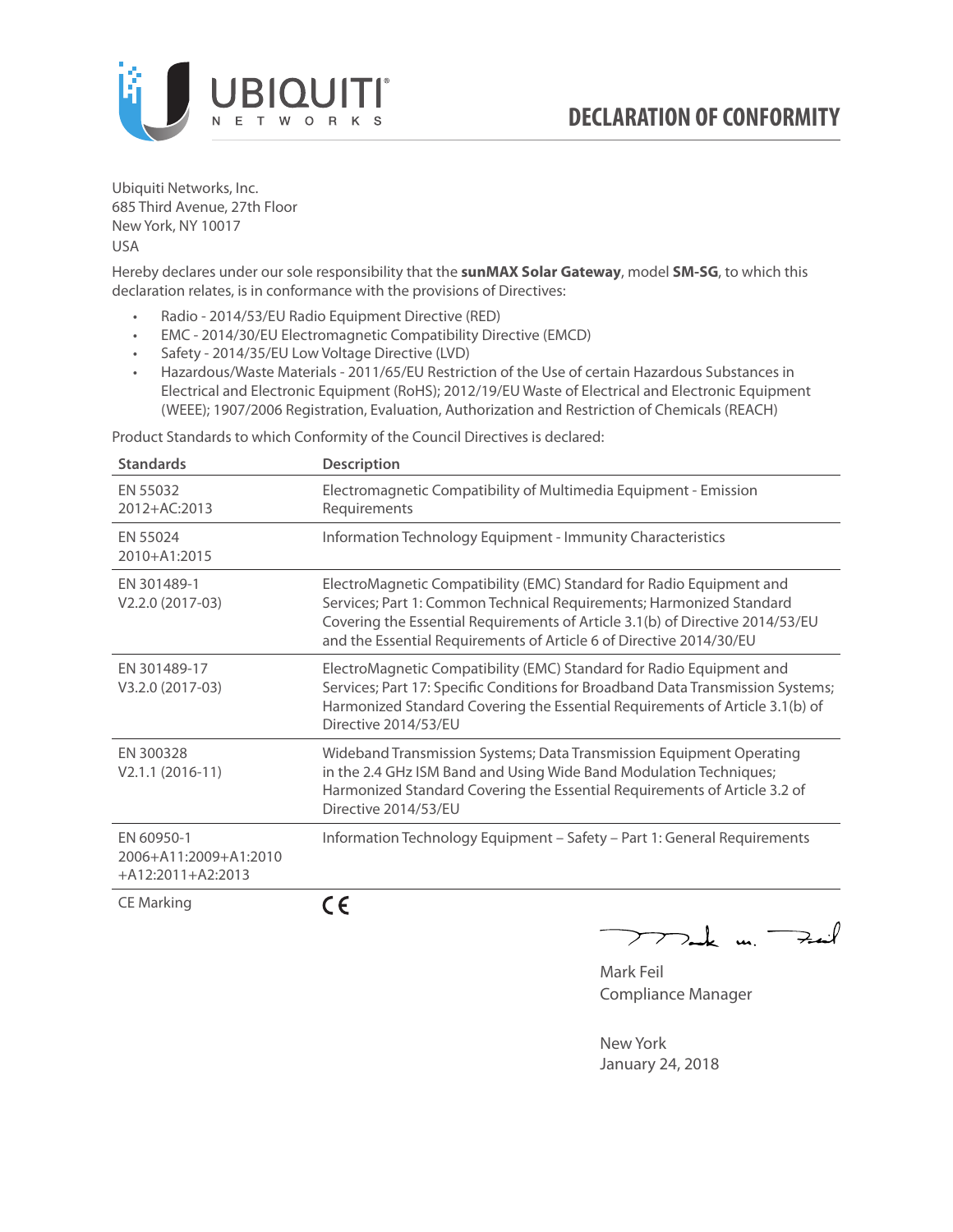

# **български** [Bulgarian]

С настоящото UBIQUITI NETWORKS декларира, че този тип радиосъоръжение SM-SG е в съответствие с Директива 2014/53/ЕС.

## **Hrvatski** [Croatian]

UBIQUITI NETWORKS ovime izjavljuje da je radijska oprema tipa SM-SG u skladu s Direktivom 2014/53/EU.

## **Čeština** [Czech]

Tímto UBIQUITI NETWORKS prohlašuje, že typ rádiového zařízení SM-SG je v souladu se směrnicí 2014/53/EU.

## **Dansk** [Danish]

Hermed erklærer UBIQUITI NETWORKS, at radioudstyrstypen SM-SG er i overensstemmelse med direktiv 2014/53/EU.

# **Nederlands** [Dutch]

Hierbij verklaar ik, UBIQUITI NETWORKS, dat het type radioapparatuur SM-SG conform is met Richtlijn 2014/53/EU.

## **English**

Hereby, UBIQUITI NETWORKS declares that the radio equipment type SM-SG is in compliance with Directive 2014/53/EU.

## **Eesti keel** [Estonian]

Käesolevaga deklareerib UBIQUITI NETWORKS, et käesolev raadioseadme tüüp SM-SG vastab direktiivi 2014/53/EL nõuetele.

## **Suomi** [Finnish]

UBIQUITI NETWORKS vakuuttaa, että radiolaitetyyppi SM-SG on direktiivin 2014/53/EU mukainen.

## **Français** [French]

Le soussigné, UBIQUITI NETWORKS, déclare que l'équipement radioélectrique du type SM-SG est conforme à la directive 2014/53/UE.

## **Deutsch** [German]

Hiermit erklärt UBIQUITI NETWORKS, dass der Funkanlagentyp SM-SG der Richtlinie 2014/53/EU entspricht.

## **Ελληνικά** [Greek]

Με την παρούσα ο/η UBIQUITI NETWORKS, δηλώνει ότι ο ραδιοεξοπλισμός SM-SG πληροί την οδηγία 2014/53/ΕΕ.

## **Magyar** [Hungarian]

UBIQUITI NETWORKS igazolja, hogy a SM-SG típusú rádióberendezés megfelel a 2014/53/EU irányelvnek.

## **Íslenska** [Icelandic]

Hér með lýsir UBIQUITI NETWORKS yfir því að SM-SG er í samræmi við tilskipun 2014/53/ESB.